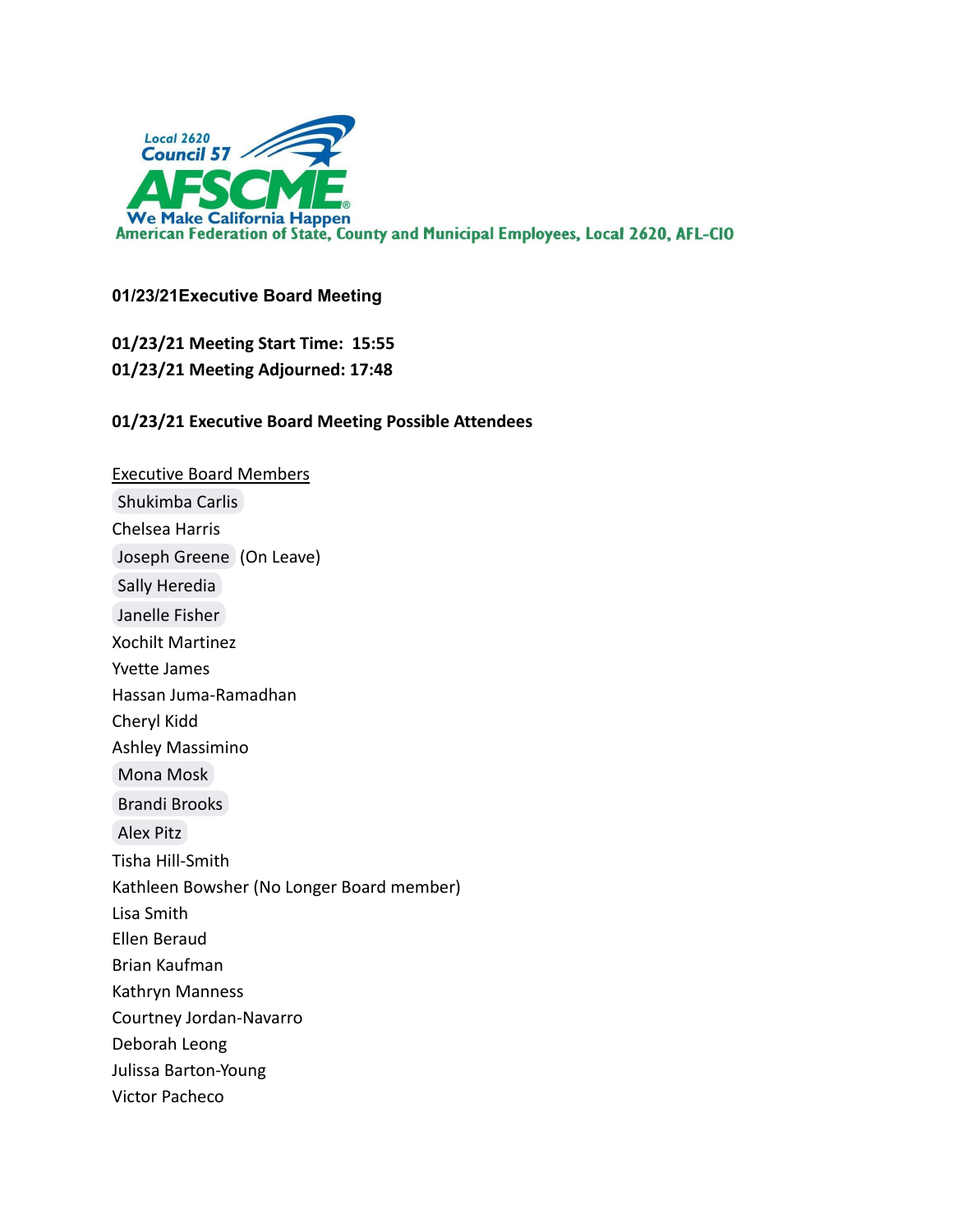Inesita Arce John Xiong-Chapman Katy Deaton Lauren Moore

Business Agents Rafael Garcia Rafeal Serrano [Al Austin](mailto:al.austin@ca.afscme57.org) [Juan Vazquez](mailto:juan.vazquez@ca.afscme57.org) [Cliff Tillman](mailto:cliff.tillman@ca.afscme57.org)

**Absent Executive Board Members 01/23/21:** Yvette James, Hassan Juma-Ramadhan, Cheryl Kidd, [Ashley Massimino](mailto:ashley.massimino@afscmelocal2620.org), [Victor Pacheco](mailto:victor.pacheco@afscmelocal2620.org), [inesita arce](mailto:inearce25@gmail.com), John Xiong-Chapman, Katy Deaton

**Absent Business Agents:** Rafael Garcia, Rafael Serrano, Al Austin, Juan Vasquez

**Quorum:** Established

**Guests:** None

## **Agenda**

**#1:** Sally Heredia discussed the 2021 budget in detail and facilitated discussion on said budget **#2:** Shukimba Carlis discussed the committee assignments and facilitated discussion.

## **Motions**

**Motion #1: Lauren Moore To accept the 2021 budget as proposed. 2nd to motion: Lisa Smith Discussion: Brandi Brooks inquired about the cost of previous in person large occupations meetings. Mona Mosk inquired about the cost of a virtual convention and large occupational meeting. Lauren Moorex inquired about virtual lobby days. Vote: 12 in yay, 0 no, 2 abstain**

**Motion #2: CHelsea Harris to approve committees as listed 2nd to motion: Janelle Fisher Discussion: None Vote: 12 yay, 0 nay, 0 Abstain**